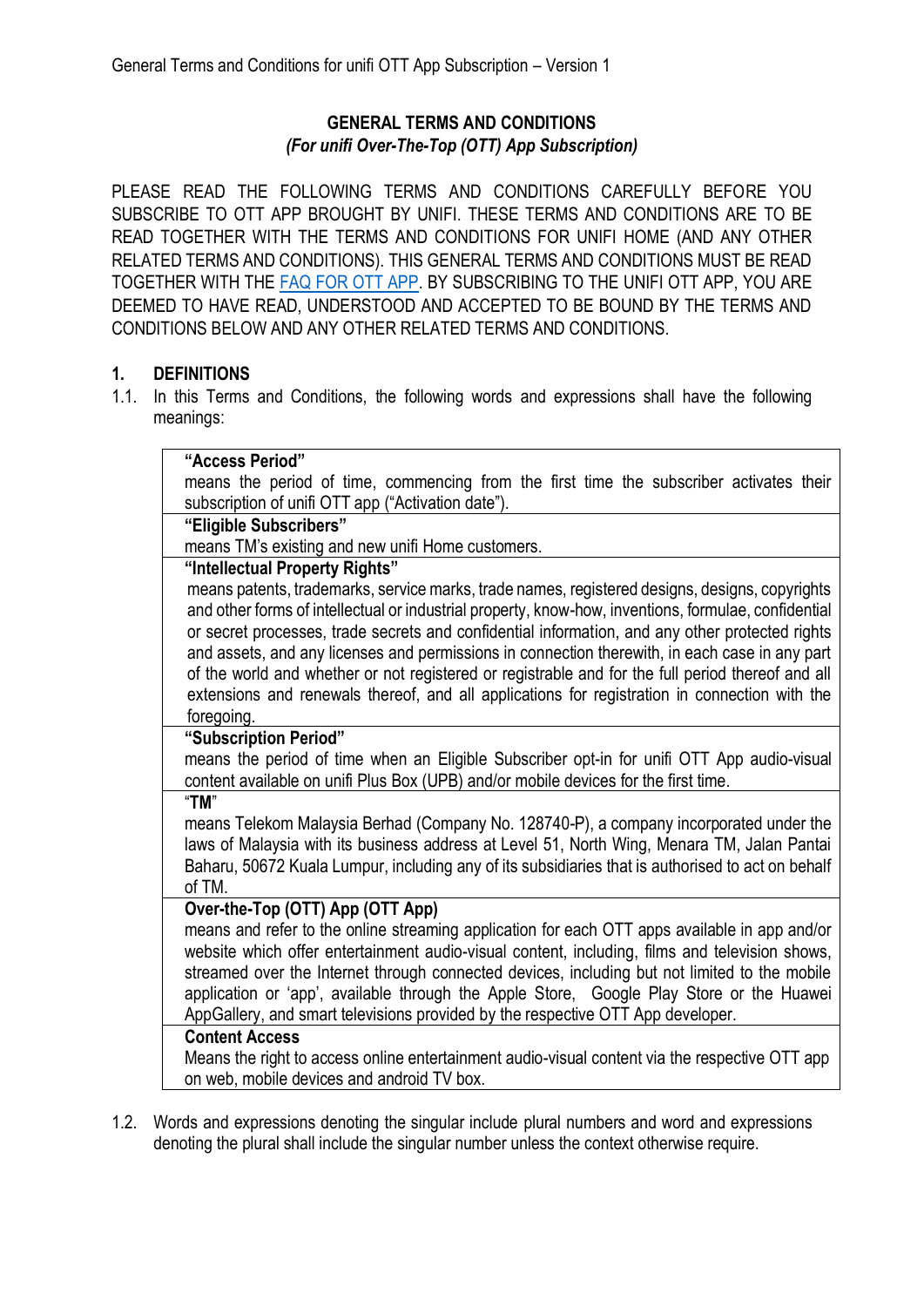- 1.3. Word denoting natural persons include bodies corporate, partnerships, sole proprietorship, joint ventures and trusts.
- 1.4. The expression "him" or any other expressions appear herein shall be deemed to include the masculine, feminine, plural thereof where the context so admits.

#### **2. UNIFI – OTT APP SUBSCRIPTION (OTT App)**

- (i) unifi OTT App subscription is a content access i.e. online streaming application offered by TM to all its existing and new unifi Home customers. ("**Eligible Subscribers**", or "**you**" or "**your**").
- (ii) Eligible Subscribers may subscribe to the available OTT App brought by unifi. Eligible Subscribers may opt to view the OTT App via unifi Plus Box or download or watch the OTT content from the app itself.
- (iii) As Eligible Subscribers, you will be offered access to the subscription service provided by the respective OTT App developer to its subscribers to access to the OTT App for online entertainment audio-visual content, including dramas, variety shows, animations, kid's programmes, movies, documentaries and news, streamed over the Internet during the Subscription Period through connected devices, including but not limited to the mobile application or 'app', available through the Apple Store, Google Play Store or the Huawei AppGallery, respectively, subject always to the Terms and Conditions herein.

#### **3. ELIGIBILITY**

- (i) All of TM's existing and new unifi Home customers who currently subscribe to unifi TV are eligible to subscribe to the OTT app as an additional subscription with monthly paid subscription.
- (ii) Eligible Subscribers shall enjoy the Content Access provided by the OTT App concurrently on multiple devices. The number of accessible devices is based on your subscription for OTT App, subject to the terms and conditions of respective OTT App.

#### **4. ACCESS PERIOD**

- (i) Your Subscription Period will commence from the 1st opt-in date, upon successful registration and activation of the OTT App subscription.
- (ii) As Eligible Subscriber, you must ensure that your unifi is in active status with no suspension or termination of service for any breach of any of TM's terms and conditions including failure to make prompt payment for the service, failing which, your Content Access will automatically be deactivated.

#### **5. SUBSCRIPTION FEE**

- (i) Monthly Subscription Fee shall be at the applicable rate as indicated in the [unifi TV Content](https://unifi.com.my/sites/default/files/html/plus-box/doc/(OTT-VERSION)-FAQ-unifi-TV-Content-Update.pdf)  [Update FAQ](https://unifi.com.my/sites/default/files/html/plus-box/doc/(OTT-VERSION)-FAQ-unifi-TV-Content-Update.pdf) or at such rates as may be published or prescribed and informed or made available for viewing by TM from time to time at unifi TV's website.
- (ii) The Subscription Fee will be automatically billed and reflected in your monthly unifi bill.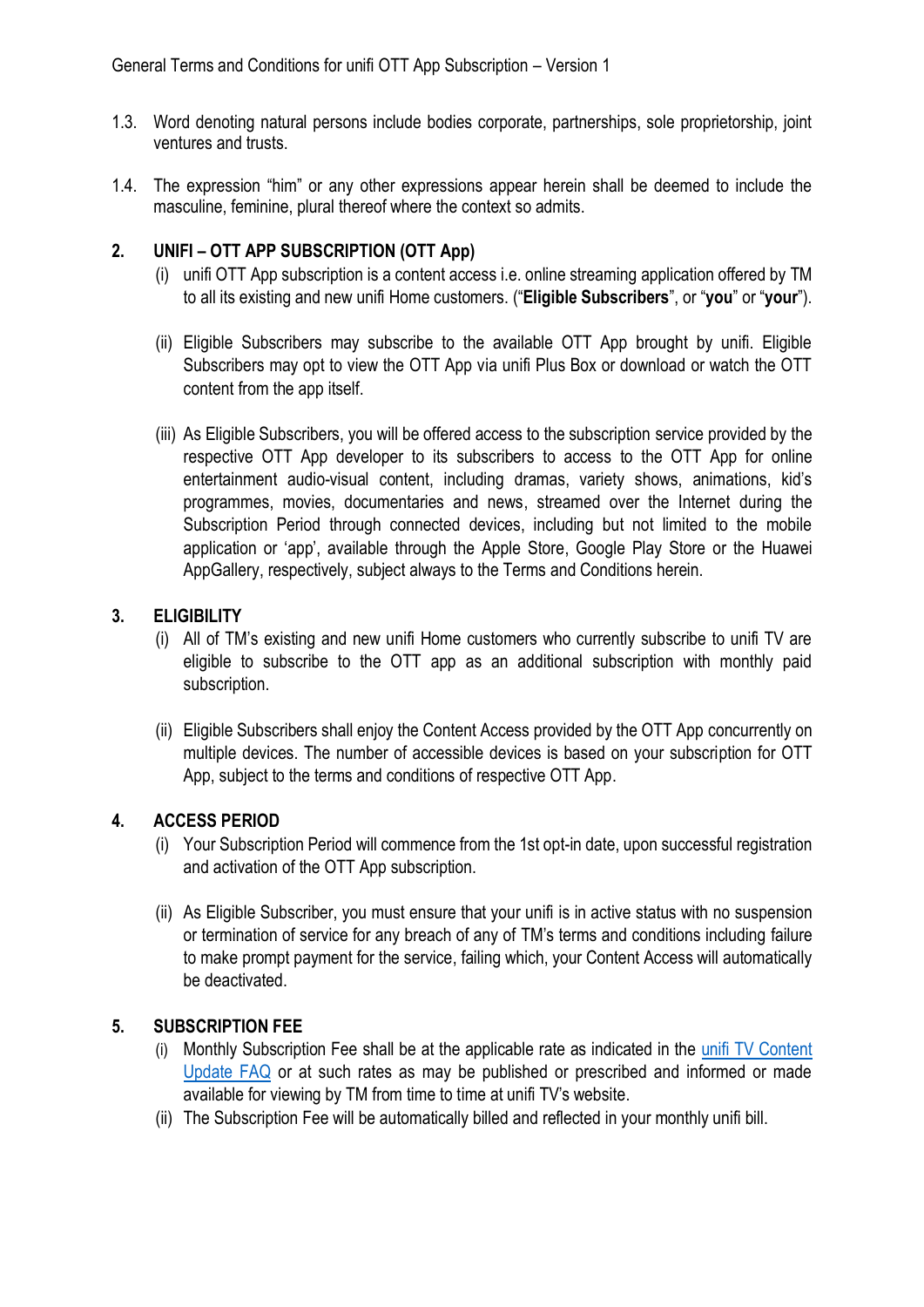(iii) The monthly Subscription Fee for the OTT App is subject to SST and Service Tax on Digital Services (STOD) (if applicable).

### **6. ACTIVATION OF OTT APP**

- (i) In order to enjoy the Content Access available for the OTT App, Eligible Subscriber with unifi TV ultimate pack subscription may register and activate the OTT App in accordance with the following steps:
	- (a) Visit the activation page at [https://activate.unifi.com.my](https://activate.unifi.com.my/) to activate the streaming OTT App of your choice, as available in the microsite;
	- (b) Verify/Key-in your unifi ID and verify contact number. Select one (1) OTT App of your choice;
	- (c) You will receive an SMS with the OTP to your registered phone number with unifi. Key-in and select "Confirm"; and
	- (d) Upon successful activation on the microsite, you may enjoy the streaming OTT App on unifi Plus Box or the app.
- (ii) If the Eligible Subscriber is currently not subscribing to unifi TV ultimate pack, there are three (3) ways to enjoy the OTT App offerings as per below:
	- (a) If you are a Varnam Plus/Aneka Plus/Ruby Plus Pack subscriber, you may upgrade to Ultimate Pack starting 1 October 2021 via unifi digital platform at Live Chat on www.unifi.com.my or myunifi app;
	- (b) If you are not subscribing to any of unifi TV pack, you may subscribe to Ultimate Pack via unifi digital platforms at Live Chat on www.unifi.com.my or myunifi app; or
	- (c) You may subscribe to the individual streaming app on ala carte basis starting 1 November 2021 vi[a https://activate.unifi.com.my.](https://activate.unifi.com.my/)
- (iii) Eligible Subscriber is allowed to activate the OTT App by using one (1) unifi account only.
- (iv) Eligible Subscribers may also visit unifi TV website at [https://activate.unifi.com.my](https://activate.unifi.com.my/) for instructions on how to activate and enjoy the Content Access upon subscription to the OTT App.

#### **7. YOUR REPRESENTATION AND WARRANTIES**

- (i) By subscribing to the OTT App via unifi, you shall be deemed to have unconditionally accepted all the Terms and Conditions herein.
- (ii) You further agree to be bound by this Terms and Conditions and any of TM's decision with regard to this offering and your subscription to any of TM's products and services shall be final and no correspondences on the dissatisfaction of such terms and conditions will be entertained.
- (iii) You hereby agree and acknowledge that by provision of the Content Access during the Subscription Period to you, you shall be bound by the applicable terms and conditions set out by the respective OTT App developer for the same, available for viewing at the respective OTT App website ("**OTT App Terms and Conditions**"). In terms of any inconsistencies between these Terms and Conditions and OTT App Terms and Conditions in regards to the provisions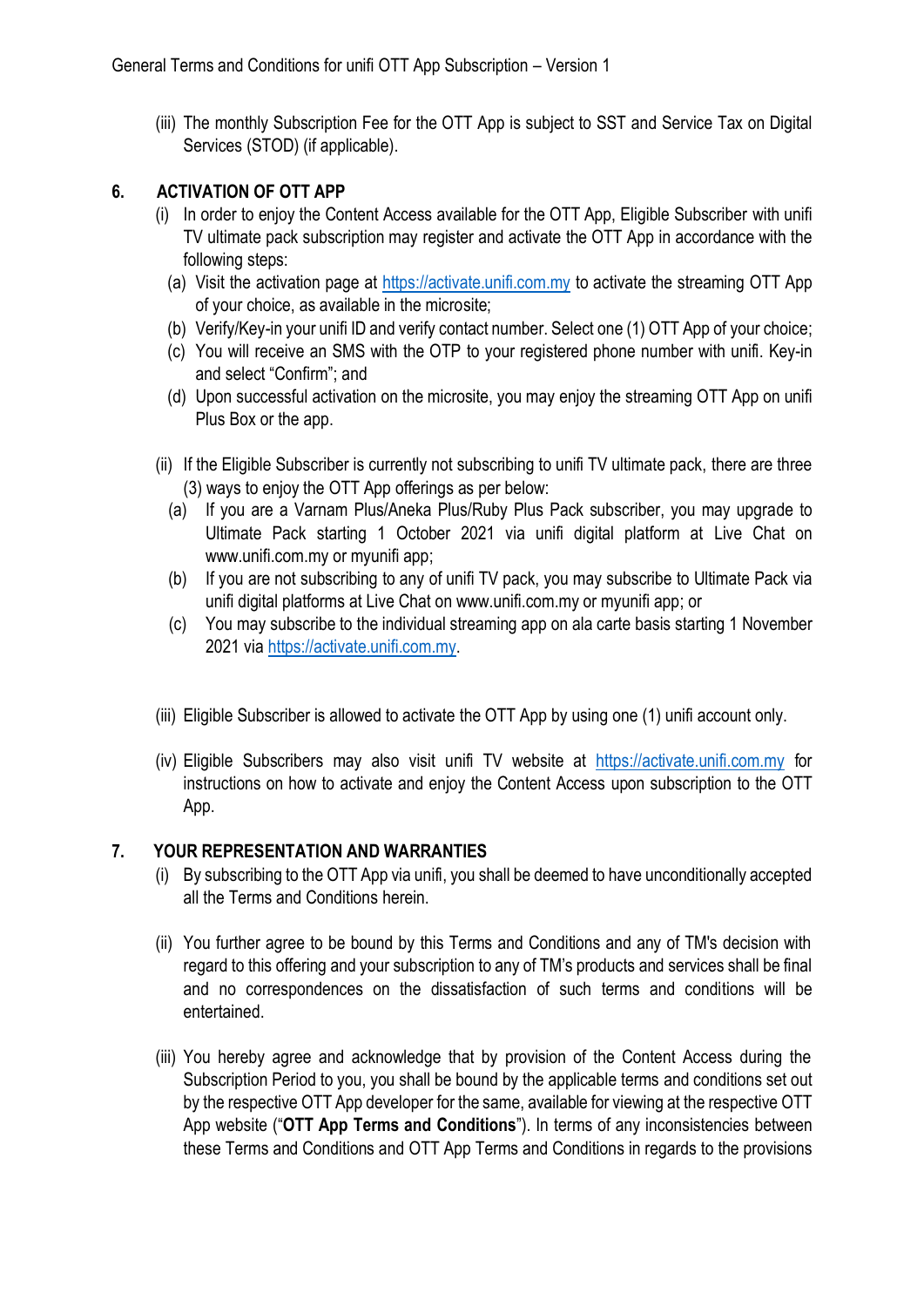related to the Content Access, the OTT App Terms and Conditions shall prevail to the extent of any inconsistency.

- (iv) You also agree to co-operate and comply with all reasonable requests by TM in connection with your subscription to the OTT App and consents to receiving promotional, marketing and other publicity information from TM from time to time.
- (v) You understand that your subscription to the OTT App is not transferable, exchangeable and for resale. No cash alternatives will be offered in lieu of this offering.
- (vi) Upon activation of the Subscription Period, you hereby agree to be the OTT App subscriber.

## **8. YOUR OBLIGATIONS**

- (i) Eligible Subscribers shall be liable for and shall promptly pay to TM, within the time period specified in TM's bill for the subscription of the OTT App and enjoyment of Content Access, all charges, fees, rentals, costs or other amounts whatsoever as shown in TM's bill, notwithstanding that the Subscriber may dispute the same for any reason(s) whatsoever.
- (ii) Eligible Subscribers hereby acknowledge and understand that the OTT App is provided by the respective App developer and thus, TM has no control and has expressly disclaim any liability of responsibility whatsoever for the content of any information transmitted or received by the Eligible Subscriber while using the OTT App. By streaming the content through the OTT App, Eligible Subscribers may encounter content that may be offensive, explicit, indecent, inappropriate language, obscene, violent and/or objectionable. Eligible Subscribers hereby agree to use the OTT App at their own risk and are entirely responsible in assessing the content of the OTT App, including providing any parental guidance (if applicable). Eligible Subscribers understand that the genres, categories, descriptions and/or types of the content in the OTT App are provided for convenience and TM do not guarantee the safety and accuracy of such content.
- (iii) You may contact TM at Live Chat on www.unifi.com.my or myunifi app for any support and assistance with regard to your Content Access.

#### **9. RIGHTS**

- (i) TM reserves the right to vary, modify, cancel, terminate or suspend the OTT App offerings or any part thereof with or without any prior notice and for any reason whatsoever.
- (ii) For the avoidance of doubt, the alteration, modification, cancellation, termination or suspension by TM and/or OTT App developer on the OTT App offering or any part thereof shall not entitle the Eligible Subscriber to any claim and/or compensation against TM (in cash or in kind) for any and all loss or damage suffered or incurred by the Eligible Subscriber as a direct or indirect result of the act of alteration, modification, cancellation, termination or suspension of the OTT App offering.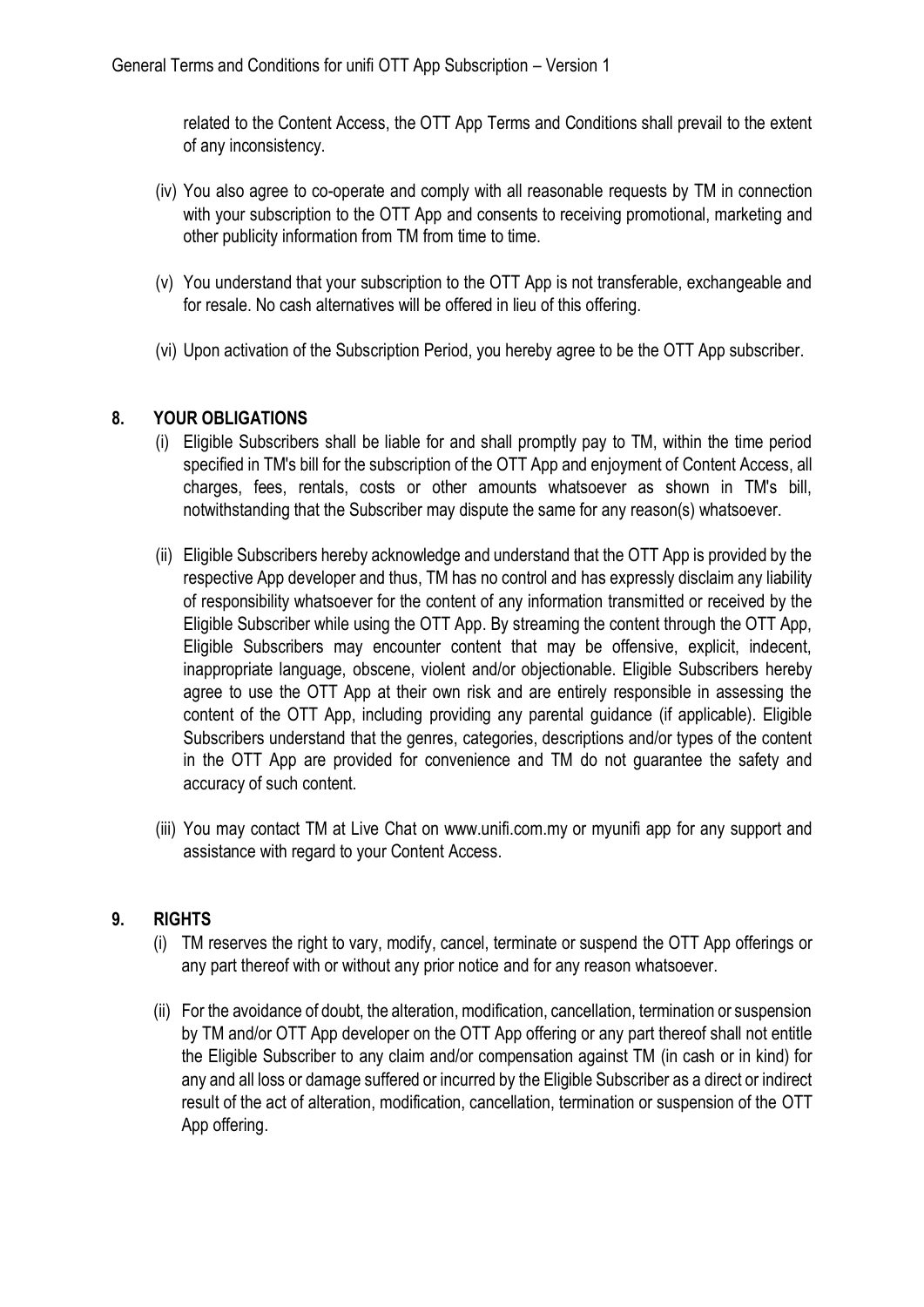(iii) TM reserves the sole and absolute right to reject application by any ineligible unifi subscriber that is deemed ineligible to subscribe to the OTT App and enjoy the Content Access.

#### **10. SUSPENSION OR TERMINATION OF ACCESS PERIOD**

- (i) Any suspension of your unifi service will result in the suspension of your Content Access. Reactivation of your Content Access will only be done upon the reconnection of your unifi service.
- (ii) No replacement of your Subscription Period will be given for the period where your unifi service was being suspended.
- (iii) In the event of a termination of your unifi service, your Content Access will also be automatically terminated.
- (iv) Notwithstanding the above, in the event that you commit a breach or potential breach of any terms herein, TM reserves the right to take necessary action including but not limited to termination or suspension of your Content Access without compensation of any kind to you.
- (v) TM shall take all reasonable effort to notify all Eligible Subscribers of any breach or potential breach prior to such termination or suspension.

## **11. CANCELLATION, SUSPENSION OR DELAY**

TM reserve the right to cancel, modify, suspend or delay the subscription to the OTT App in the event of any unforeseen circumstances beyond their reasonable control. For the avoidance of doubt, any cancellation, modification, suspension or delay by TM shall not entitle Eligible Subscribers to any claim or compensation against TM for any and all loss or damage suffered or incurred by the Eligible Subscriber as a direct or indirect result of the said act(s).

#### **12. DISCLAIMER**

- (i) You acknowledge that no guarantees nor any warranties whatsoever are being provided that the content in the OTT App or any information or data accessed by you will not contain the following:
	- (a) any elements that is contrary to law including but not limited to elements which promotes or encourages, theft, fraud, drug-trafficking, money-laundering or terrorism; or
	- (b) incites violence, sadism, cruelty or racial or religious hatred; or
	- (c) contains blatant bigotry; or
	- (d) promotes, encourages and/or facilitates prostitution, paedophilia and any unnatural acts of a carnal nature; or
	- (e) contains nudity or is pornographic or excessively obscene, indecent, abusive, offensive or menacing; or
	- (f) contains any element which may be and/or deemed offensive, obscene, upsetting, seditious or defamatory to the subscriber. You shall exercise discretion while viewing to the same at all times and TM shall not be held responsible and hereby disclaims any and all liabilities whatsoever with regard to any information or content accessed.
- (ii) No warranties are being provided that your Content Access, (a) will not be interrupted or errorfree; or (b) will prevent unauthorised access by third parties. TM does not authorize anyone to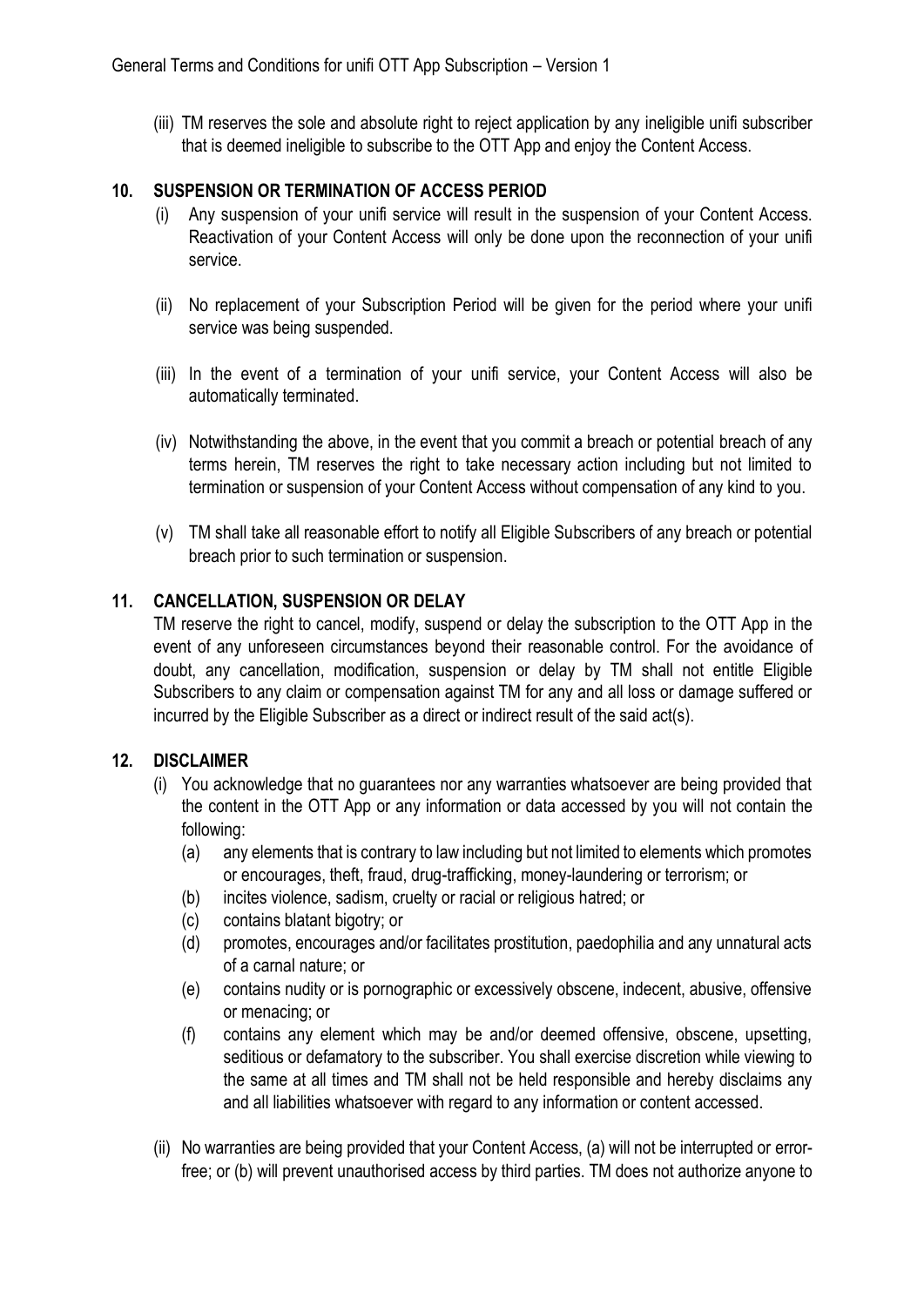make a warranty of any kind on its behalf and you should not rely on anyone making such statements.

- (iii) No warranties whatsoever are being provided that any and all programs in the OTT App will be broadcasted to Eligible Subscribers at all times.
- (iv) You understand and agree that the Content Access on "AS IS" basis without warranty of any kind, either express or implied, including but not limited to the implied warranties of merchantability and fitness for a particular purpose. In no event TM will be liable to you for any direct, indirect, consequential or special damages whatsoever suffered by you or any other party relating in any way to the use of your Content Access or pursuant to any activities contemplated under these Terms and Conditions.

#### **13. INDEMNITY**

- (i) Notwithstanding anything to the contrary, you will defend, indemnify and hold TM save and harmless from any and all claims, suits, actions, demands, costs, settlements, losses, damages, expenses and all other liabilities including reasonable attorney's fees (collectively "**the Claims**"), arising out of or resulting from its breach of this Terms and Conditions or the intentionally wrongful or negligent acts or omissions on your part, in the performance of or failure to perform your obligations under this Terms and Conditions or in relation to your use of the Content Access during the Subscription Period.
- (ii) You will be responsible for and shall accordingly fully indemnify TM in respect of any breach or threatened breach of any Intellectual Property Rights by any of its representatives, and undertake to take any and all such action as TM reasonably deem fit and necessary to prevent any threatened breach, or contain the effects of any breach or suspected breach, at your costs.

# **14. EXCLUSION OF LIABILITY**

By subscribing to the OTT App, you (or if you are the Eligible Subscriber's parent/legal guardian if entrant is a minor below 18 years of age) agree that TM, and its employees, officers, directors, shareholders, agents, representatives, parent companies, affiliates, subsidiaries, licensees, advertising, promotion, fulfilment agencies and legal advisors shall not be liable in any way for any losses or damages, rights, claims and/or actions of any kind (including but not limited to loss of income, profits or goodwill, direct or indirect, incidental, consequential, exemplary, punitive, general damages and/or special damages of any party including third parties) howsoever arising whether in contract, tort, or otherwise including without limitation, personal injury, death, and property damage, and claims based on publicity rights, defamation, or invasion of privacy, in connection with the OTT App even if TM have been advised of the possibility of such damages in advance, and all such damages are expressly excluded.

#### **15. AMENDMENTS AND VARIATIONS**

TM reserves the rights to change, amend, delete or add on to these Terms and Conditions at any time without prior written notice and you hereby agree to be bound by such amendment(s).

#### **16. EXTENSION TO THE UNIFI HOME TERMS AND CONDITIONS**

(i) These Terms and Conditions are in addition to the General Terms and Conditions for unifi Home and your current terms and conditions of unifiTV subscription available for viewing at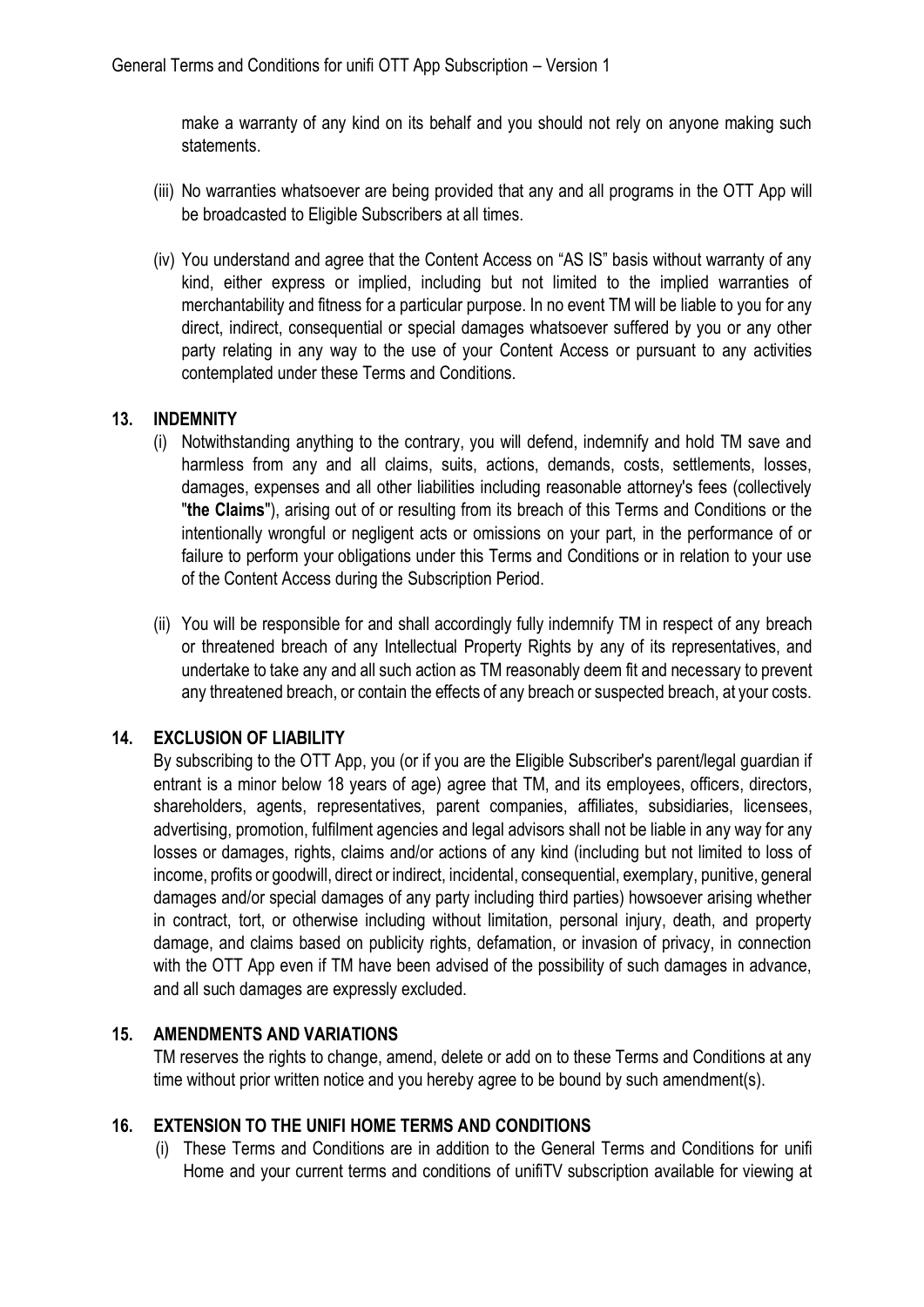www.tm.com.my. In the event of inconsistencies between any of the provision of the General Terms and Conditions and these Terms and Conditions, the General Terms and Conditions shall prevail to the extent of any inconsistency.

- (ii) For further information on the offerings and package details for the OTT App, Eligible Subscriber may refer to the [FAQ.](https://unifi.com.my/sites/default/files/html/plus-box/doc/(OTT-VERSION)-FAQ-unifi-TV-Content-Update.pdf)
- (iii) By subscribing to the OTT App, Eligible Subscriber is hereby agreeing to accept and be bound by each OTT App terms and conditions, terms of use and the applicable privacy policy or notice.

## **17. FORCE MAJEURE**

TM shall not liable in any way for delay, failure in performance, loss or damage due to any of the following force majeure conditions: fire, strike, embargo, explosion, power blackout, earthquake, flood, war, labour disputes, civil or military authority, pandemic, epidemic, sabotages, acts of God or the public enemy, inability to secure raw materials, acts or omissions of other carriers or suppliers, or other causes beyond its reasonable control, whether or not similar to the foregoing.

## **18. GOVERNING LAW AND JURISDICTION**

This Terms and Conditions are governed by the laws of Malaysia and any dispute arising out of or in connection thereof shall be subject to the exclusive jurisdiction of Malaysia courts.

## **19. NOTICE OR DELAY**

All notices, demands, requests, or other communications which may be or are required to be given, served, or sent by any party to the other party pursuant to this Terms and Conditions shall be in writing and mailed by first-class, registered or certified mail, return receipt requested, postage prepaid, or transmitted by hand delivery or by courier, facsimile or email. Notice shall be deemed to have been given in the case of posting, the day after the registered or certified mail receipt has been acknowledged by the recipient; in the case of facsimile, upon successful completion of transmission; in the case of email upon sending; in the case of hand delivery or courier, the next business day after it has been delivered.

#### **20. YOUR PERSONAL DATA AND INFORMATION**

- (i) Each Party shall at all times comply with the Personal Data Protection Act 2010, which the relevant clauses are available online at [www.tm.com.my.](http://www.tm.com.my/)
- (ii) By subscribing to the OTT App, Eligible Subscriber hereby agree to share their personal data to the OTT App owner and/or any third party related to the OTT App owner (if applicable) and shall be subjected to each OTT App terms and conditions and the privacy policy.

### **21. SEVERABILITY**

If any provision herein contained should be found invalid, illegal or unenforceable under any applicable law, the legality and enforceability of the remaining provisions shall not be affected or impaired in any way and such invalid, illegal or unenforceable provision shall be deemed deleted.

### **22. INDULGENCE AND WAIVER**